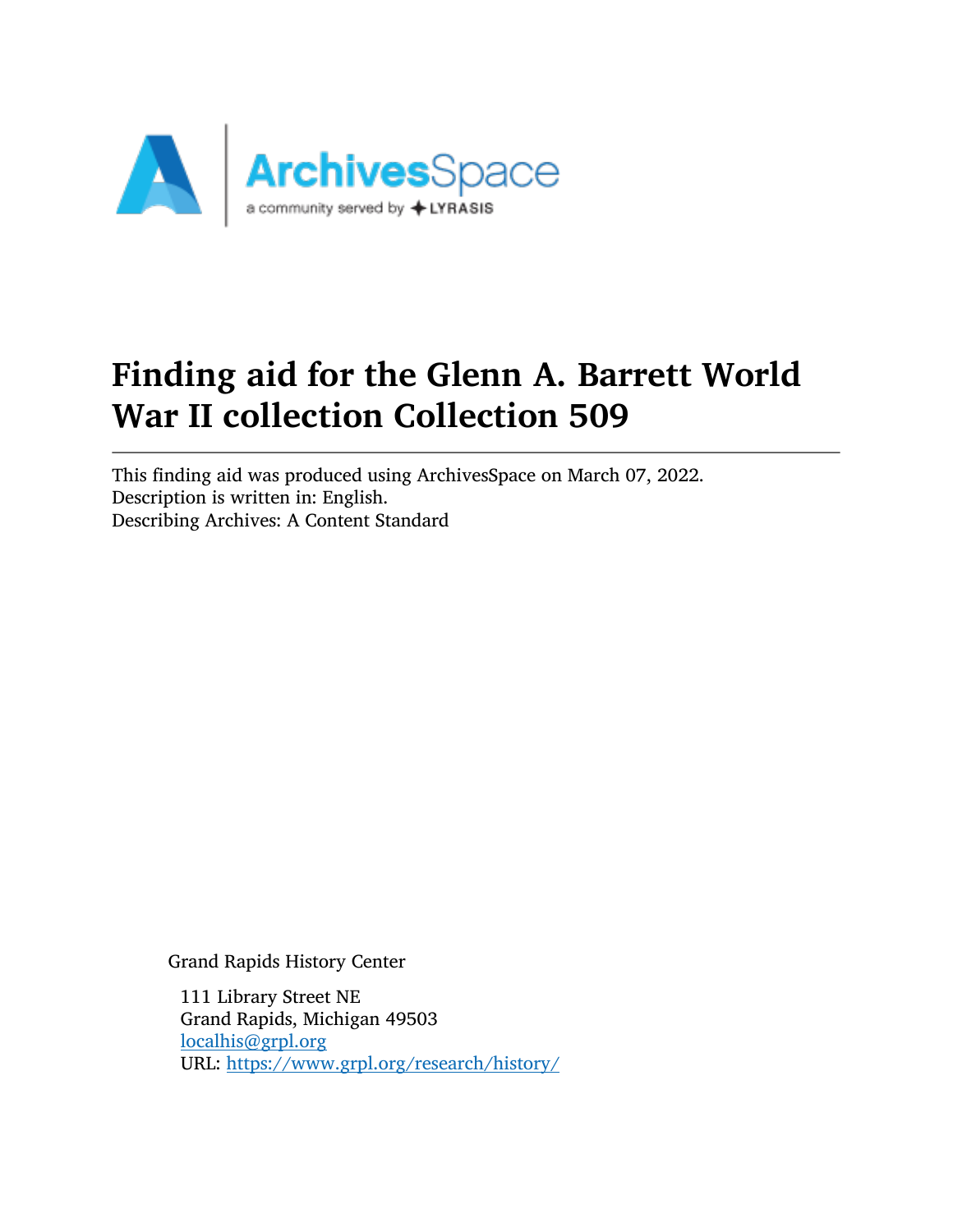## <span id="page-1-0"></span>**Table of Contents**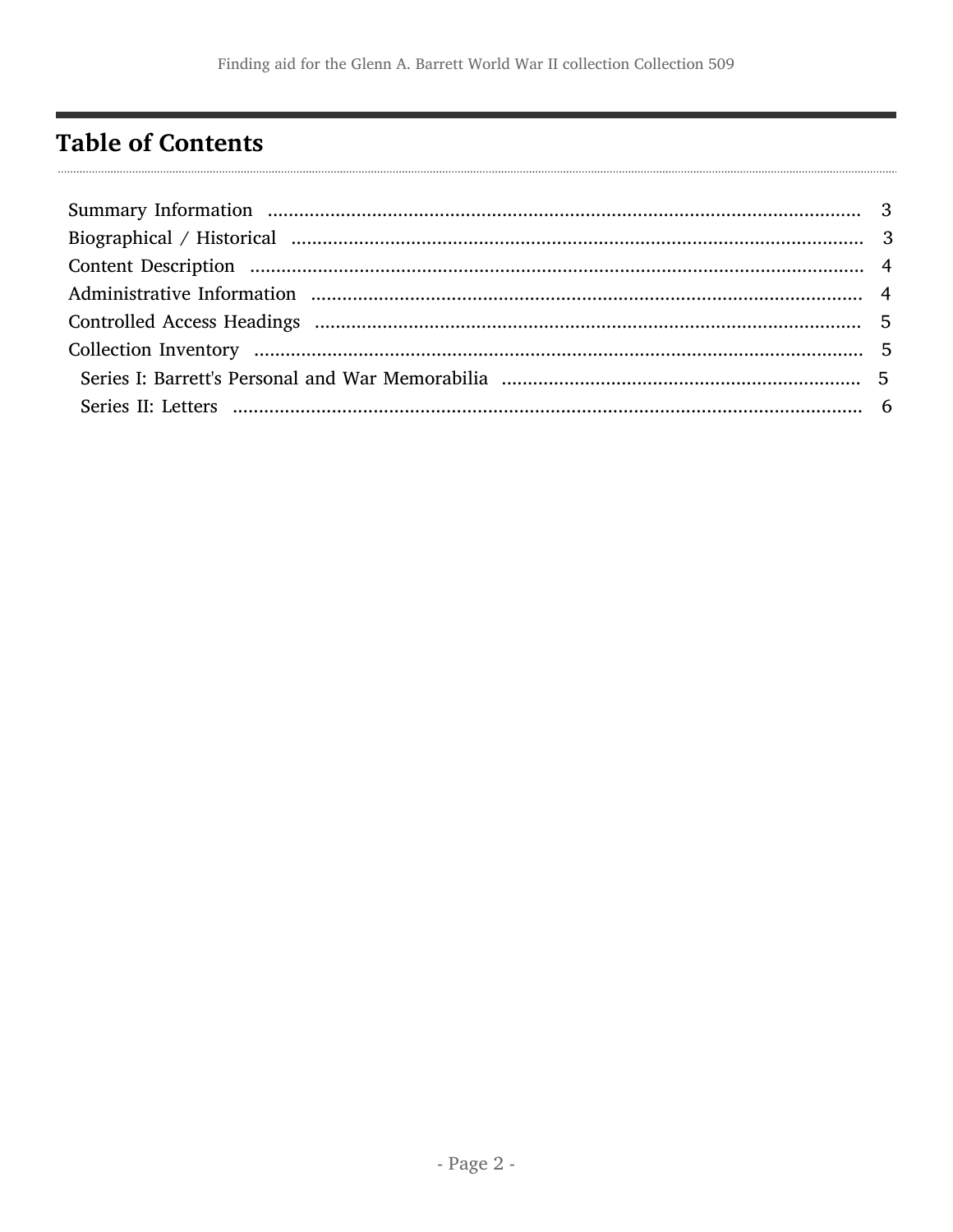## <span id="page-2-0"></span>Summary Information

| <b>Repository:</b>                  | <b>Grand Rapids History Center</b>                                                                                                                                                                                                                                                                                                                                                                                                                                                                                                                                                                                                                                                                                                 |  |  |
|-------------------------------------|------------------------------------------------------------------------------------------------------------------------------------------------------------------------------------------------------------------------------------------------------------------------------------------------------------------------------------------------------------------------------------------------------------------------------------------------------------------------------------------------------------------------------------------------------------------------------------------------------------------------------------------------------------------------------------------------------------------------------------|--|--|
| Title:                              | Glenn A. Barrett World War II collection                                                                                                                                                                                                                                                                                                                                                                                                                                                                                                                                                                                                                                                                                           |  |  |
| ID:                                 | Collection 509                                                                                                                                                                                                                                                                                                                                                                                                                                                                                                                                                                                                                                                                                                                     |  |  |
| Date [inclusive]:                   | 1934-1950                                                                                                                                                                                                                                                                                                                                                                                                                                                                                                                                                                                                                                                                                                                          |  |  |
| <b>Physical</b><br>Description:     | 4 Linear Feet 10 boxes                                                                                                                                                                                                                                                                                                                                                                                                                                                                                                                                                                                                                                                                                                             |  |  |
| Language of the<br><b>Material:</b> | English.                                                                                                                                                                                                                                                                                                                                                                                                                                                                                                                                                                                                                                                                                                                           |  |  |
| <b>Abstract:</b>                    | Glenn Albert Barrett (1923-2000) lived in Grand Rapids,<br>Michigan and served in the Army during World War II<br>(1943-1946). Through his service in the military, Barrett<br>traveled extensively and wrote about his experiences in<br>letters home to his mother, Myrtle M. Barrett (nee Burtles);<br>grandmother; and to various friends. Some letters contained in<br>the collection are written to Barrett as well. Additionally, the<br>collection contains some photographs of Barrett and others. A<br>researcher interested in viewing primary material related to<br>World War II and/or interested in a personal, first-hand account<br>of serving in the military would be interested in viewing this<br>collection. |  |  |

^ [Return to Table of Contents](#page-1-0)

## <span id="page-2-1"></span>Biographical / Historical

Glenn Albert Barrett was born March 20, 1923 in Grand Rapids, Michigan to Albert and Myrtle Barrett. Barrett graduated from Union High School in 1940.

According to Veterans Affairs records in the Fold3 database, Barrett enlisted in the army in February of 1943. He served overseas as a part of the 31st Signal Service Battalion part of the China-Burma-India Theatre. Barrett ultimately was released in May of 1946.

After his years of service, Barrett worked for the Jarecki Corp. and Tassell Industries, among others before retiring in 1985. Glenn Barrett passed away on May 8, 2000 and is buried in Greenwood Cemetery in Grand Rapids, Michigan.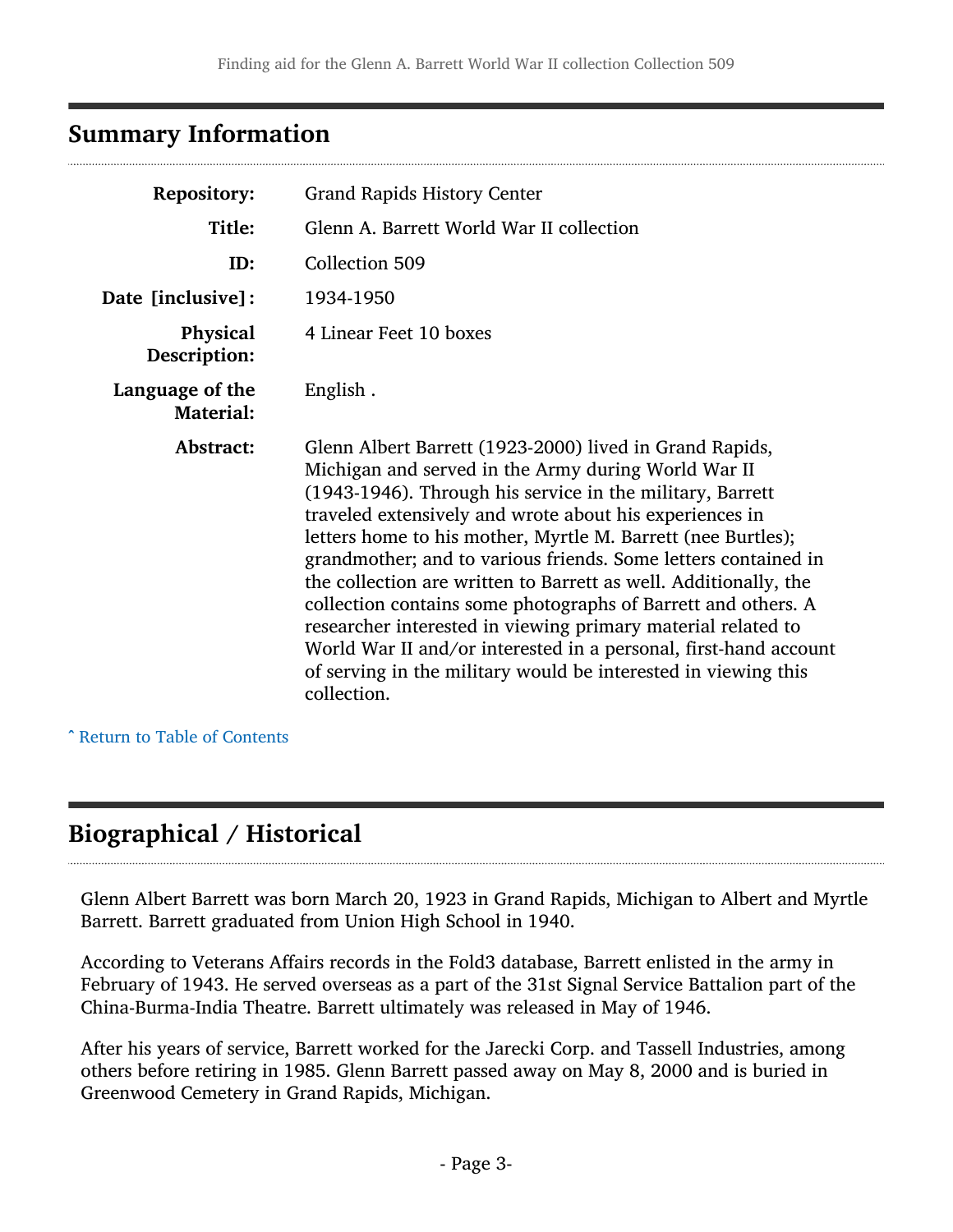^ [Return to Table of Contents](#page-1-0)

## <span id="page-3-0"></span>Content Description

This collection contains printed material related to Glenn A. Barrett. The collection has two series. The first series is personal memoribila such as scrapbooks, photogaphs, and Barrett's military ephemera.

The second series is correspondence between Barrett and his mother, grandmother, and friends. These letters are broadly organized by date ranges. The bulk of his letters are dated 1944 and 1945, although the range of inclusive dates is the late 1930s to the 1950s (with one item from the 1980s).

^ [Return to Table of Contents](#page-1-0)

## <span id="page-3-1"></span>Administrative Information

#### Publication Statement

Grand Rapids History Center

111 Library Street NE Grand Rapids, Michigan 49503 [localhis@grpl.org](mailto:localhis@grpl.org) URL: <https://www.grpl.org/research/history/>

#### Processing Information

The collection originally contained several other publications that were ultimately not retained in the collection, as they were national publications that are widely available and not unique to Barrett himself.

Letters from June and July of 1944 that had been mold-damaged were photocopied and the originals discarded. Also removed from the collection was one empty address book circa 1990.

Additionally, a small collection of Barrett's military and personal realia were transferred to the Grand Rapids Public Museum.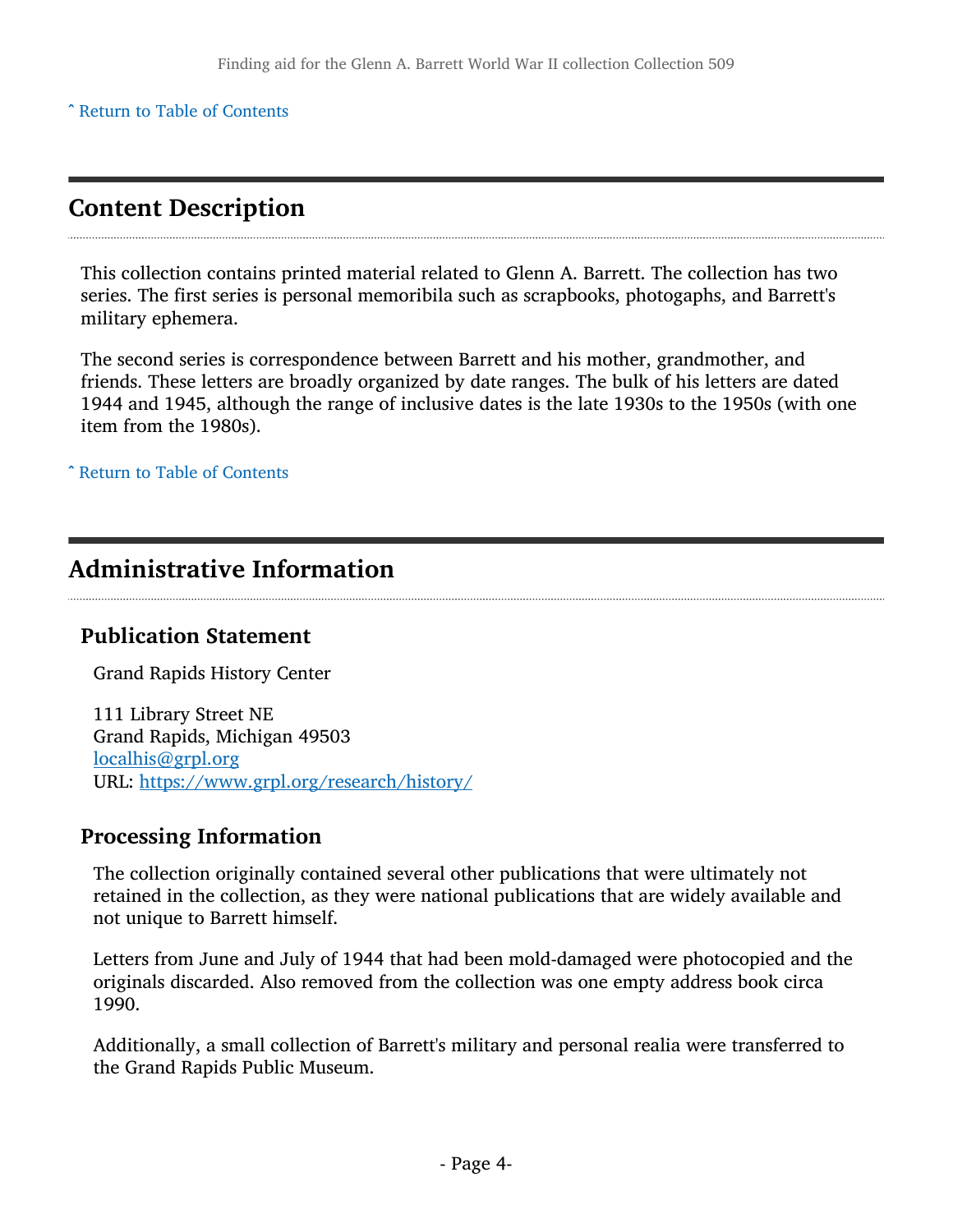^ [Return to Table of Contents](#page-1-0)

## <span id="page-4-0"></span>Controlled Access Headings

- World War, 1939-1945 -- Personal narratives, American
- World War, 1939-1945 -- War work -- Michigan -- Grand Rapids
- Grand Rapids (Mich.) -- History

## <span id="page-4-1"></span>Collection Inventory

#### <span id="page-4-2"></span>Series I: Barrett's Personal and War Memorabilia

#### Scope and Contents

The first series of this collection contains the printed materials related to Glenn Barrett and his service in the military. This part of the collection ranges from the 1930s to his passing in 2000. Scrapbook materials make up the majority of this series. There are unbound scrapbook materials relating flowers collected by Barrett. There are three bound scrapbooks created by Barrett on various topics. The first scrapbook is a collection of ephemera and newspaper clippings relating to midwestern roller skating rinks visited by Barrett in the 1940s. The second scrapbook contains newspaper clippings and ephemera from the 1939 Union High football team, including ticket stubs; printed cheers songs; and schedule for home games for Union High School. The third scrapbook contains newspaper clippings and ephemera from the 1941 Union High footbal team.

| Title/Description                                                                               | <b>Instances</b> |          |  |
|-------------------------------------------------------------------------------------------------|------------------|----------|--|
| Business Card; Obituary; Census Page; Photo of Glenn<br>Barrett in military uniform, circa 1943 | Box 1            | Folder 1 |  |
| Pressed flowers on scrapbook pages with written<br>descriptions 1937                            | Box 1            | Folder 2 |  |
| War Department Technical Manual: the Homing Pigeon                                              | Box 2            | Folder 1 |  |
| War Department Technical Manual: Administration,<br>October 10, 1942                            | Box 2            | Folder 2 |  |
| War Department Technical Manual: the Army clerk, April 1,<br>1943                               | Box 2            | Folder 3 |  |
| Scrapbook 1: Scrapbook on Roller Skating Rinks                                                  | Box 3            | Folder 1 |  |
| Scrapbook 2: Scrapbook on Fall 1939 Union High School<br><b>Sports</b>                          | Box 3            | Folder 2 |  |
| Scrapbook 3: Scrapbook on Fall 1941 Union High School<br><b>Sports</b>                          | Box 3            | Folder 3 |  |